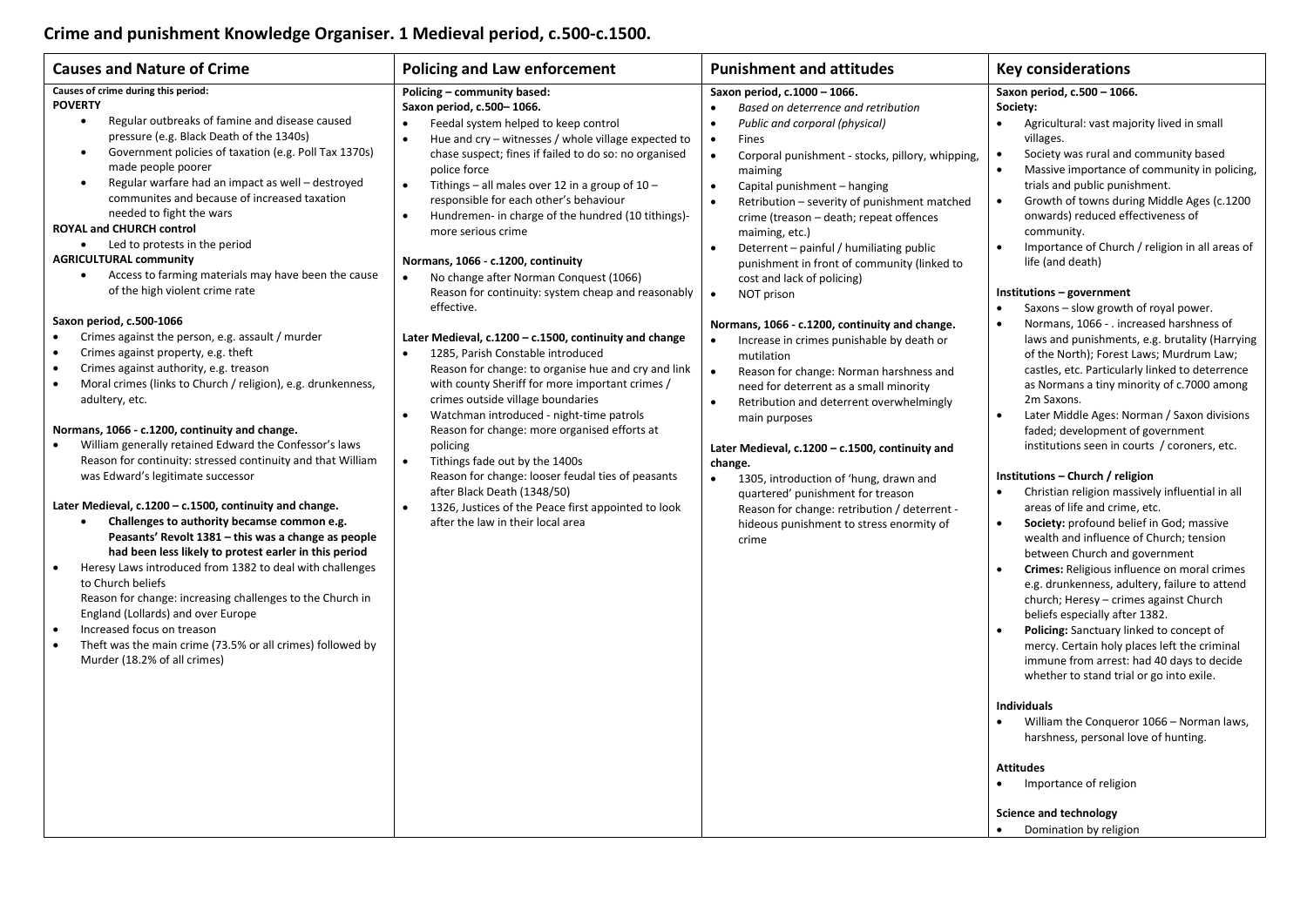## **Crime and punishment Knowledge Organiser. 2 Early Modern period, c.1500-c.1700.**

| <b>Causes and Nature of Crime</b>                                                                                                                                                                                                                                                                                                                                                                                                                                                                                                                                                                                                                                                                                                                                                                                                                                                                                                                                                                                                                                                                                                                                                                                                                                                                                                                                                                                                                                                                                                                                                                                                                                                                                                                                                                                                                                     | <b>Policing and Law enforcement</b>                                                                                                                                                                                                                                                                                                                                                                                                                                                                                                                                                                                                                                                                                                                                                                                                                                                                                                                                                                                     | <b>Punishment and attitudes</b>                                                                                                                                                                                                                                                                                                                                                                                                                                                                                                                                                                                                                                                                                                                                                                                                                                                                                                                                                                                                                                                                                                                      | <b>Key considerations</b>                                                                                                                                                                                                                                                                                                                                                                                                                                                                                                                                                                                                                                                                                                                                                                                                                                                                                                                                                                                                                                                                                                                                                                                                                                                                                                                                                       |
|-----------------------------------------------------------------------------------------------------------------------------------------------------------------------------------------------------------------------------------------------------------------------------------------------------------------------------------------------------------------------------------------------------------------------------------------------------------------------------------------------------------------------------------------------------------------------------------------------------------------------------------------------------------------------------------------------------------------------------------------------------------------------------------------------------------------------------------------------------------------------------------------------------------------------------------------------------------------------------------------------------------------------------------------------------------------------------------------------------------------------------------------------------------------------------------------------------------------------------------------------------------------------------------------------------------------------------------------------------------------------------------------------------------------------------------------------------------------------------------------------------------------------------------------------------------------------------------------------------------------------------------------------------------------------------------------------------------------------------------------------------------------------------------------------------------------------------------------------------------------------|-------------------------------------------------------------------------------------------------------------------------------------------------------------------------------------------------------------------------------------------------------------------------------------------------------------------------------------------------------------------------------------------------------------------------------------------------------------------------------------------------------------------------------------------------------------------------------------------------------------------------------------------------------------------------------------------------------------------------------------------------------------------------------------------------------------------------------------------------------------------------------------------------------------------------------------------------------------------------------------------------------------------------|------------------------------------------------------------------------------------------------------------------------------------------------------------------------------------------------------------------------------------------------------------------------------------------------------------------------------------------------------------------------------------------------------------------------------------------------------------------------------------------------------------------------------------------------------------------------------------------------------------------------------------------------------------------------------------------------------------------------------------------------------------------------------------------------------------------------------------------------------------------------------------------------------------------------------------------------------------------------------------------------------------------------------------------------------------------------------------------------------------------------------------------------------|---------------------------------------------------------------------------------------------------------------------------------------------------------------------------------------------------------------------------------------------------------------------------------------------------------------------------------------------------------------------------------------------------------------------------------------------------------------------------------------------------------------------------------------------------------------------------------------------------------------------------------------------------------------------------------------------------------------------------------------------------------------------------------------------------------------------------------------------------------------------------------------------------------------------------------------------------------------------------------------------------------------------------------------------------------------------------------------------------------------------------------------------------------------------------------------------------------------------------------------------------------------------------------------------------------------------------------------------------------------------------------|
| For the most part, crimes stayed the same<br>Theft was still a common crime at 75% of all crime and<br>many convicted of violent crimes (15% of all<br>convictions)<br>Key causes of crime<br>Rise in population from 2.9m(1500) to 4.5m (1600) - led poverty<br>and thus to vagrancy<br>Inflation (rising prices) – led to poverty and thus vagrancy<br>Bad harvests - rise in the price of food<br>Monasteries closed by Henry VII from 1530s onwards -<br>monasteries had looked after the poor<br>Religious changes - during the 1500s there were a number of<br>changes in religion. For example, Mary I was Catholic (1553-8)<br>and her sister Elizabeth I was Protestant (1558-1603). This led to<br>heresy as the main religion in the country changed under each<br>ruler and people found themselves following the 'wrong' religion.<br><b>New crimes</b><br>Heresy: even more important in the context of the religious<br>Reformation.<br>Used by Henry VIII, e.g. Anne Askew. Particularly used by<br>Mary (1553-1558) - 283 Protestants burned<br>Not significant after c.1560.<br><b>Treason:</b> linked to sense to threat to the state from<br>$\bullet$<br>religious and other opponents.<br>Used by Elizabeth (1558-1603) against Catholic priests and<br>Catholic plotters. Elizabeth used Spies and<br>Used by James I (1603-1625) against 1605 Gunpowder<br>Plotters.<br>Vagrancy - vagrants were beggars who roamed the<br>country tying to find food and work. Linked to social and<br>religious developments. Social problems - rich / poor<br>divide; rising population, unemployment, homeless in<br>search of work,<br>1495 Vagabonds and Beggars Act; 1547 Vagrancy Act; 1597<br>$\bullet$<br>Act for Relief of the Poor; 1602 Poor Law Act<br>Rise of smuggling / poaching begins in the late 1600s, 1671<br>Game Act. See next sheet. | <b>Generally as before:</b><br>Community-based, unpaid.<br>Villages - hue and cry.<br>$\bullet$<br>Town Constables and Town Watch.<br>$\bullet$<br>Developments:<br>Justices of the Peace (JP)- role grows<br>$\bullet$<br>JP (aka magistrates) - role grows in<br>looking after local policing. Oversees<br>local parish constables.<br>$\bullet$<br>1601 has to monitor and control beggers<br>and vagrants (after 1601 Poor Law)<br>Workload of JP grew considerably<br>$\bullet$<br><b>Charleys</b><br>Voluntary watchman no longer effective<br>in London, so 1663 Charles II introduced<br>Charleys- paid watchmen.<br>Low pay and object of ridicule, but the<br>first law offices that were paid by public<br>money<br>Community based policing still strong,<br>$\bullet$<br>but effectiveness of community-based<br>methods starts to decline, esp. in the<br>growing number of larger towns. People<br>anonymous / lesser sense of close<br>community.<br>Professional 'thief-takers' e.g. Jonathan<br>Wild. | <b>Generally as before:</b><br>Fines<br>$\bullet$<br>Corporal punishment - stocks, pillory, whipping,<br>$\bullet$<br>maiming<br>Capital punishment - hanging (in public)<br>$\bullet$<br>Bridewell / House of Correction (including hard<br>labour) for vagabonds.<br>Purpose: Linked to concepts of deterrence,<br>retribution, removal and, to an extent, reform /<br>rehabilitation (chance to create new life). Also<br>helped England to populate and secure<br>colonies.<br>NOT prison<br>$\bullet$<br>Heresy punichment e.g under Queen Mary (1553-8)<br>Nearly 300 protestants burnt at the stake<br>130 executions of Cathcolics under Queen<br>$\bullet$<br>Elizabeth (1558-1603)<br>Purpose of punishment:<br>Retribution - severity of punishment matched<br>crime (treason - hanged, drawn and quartered;<br>repeat offences maiming, etc.).<br>Deterrent - painful / humiliating public<br>$\bullet$<br>punishment (linked to cost and lack of policing).<br>Removal - return to parish, Houses of<br>$\bullet$<br>Correction, transportation<br>Reform / rehabilitation - to an extent in Houses<br>of Correction and transportation | Society:<br>Still mainly agricultural with tight local communities.<br>$\bullet$<br>Growth of towns continued.<br>Growing division between rich and poor.<br>Religious change, division and instability of Reformation<br>had an effect over whole period.<br>Political instability and division due to the Civil Wars<br>(1642-1651/60) had impact.<br>Institutions - government<br>Led the implementation of religious change under<br>Henry VIII, Edward VI, Elizabeth and James I. Strongly<br>opposed by Queen Mary.<br>Close links between the government and the<br>established Church of England. Gunpowder Plot an<br>attack on both.<br>Use of treason laws to deal with opponents.<br>$\bullet$<br>Institutions - Church / religion<br>Change and instability in Reformation causing Catholic /<br>Protestant division had effect over whole period.<br>Use of heresy laws (to c.1558) to deal with opponents.<br>Links to attitudes to vagrants.<br>Gunpowder Plot links religion to attack on government.<br>$\bullet$<br><b>Attitudes</b><br>Still dominated by harsh concepts such as retribution<br>and deterrent and humiliating public punishment.<br>Increasing social tension caused by growth in gap<br>between rich and poor.<br>o Hostility of vagabonds.<br><b>Science and technology</b><br>Increasing influence of science (e.g. Royal Society, 1662) |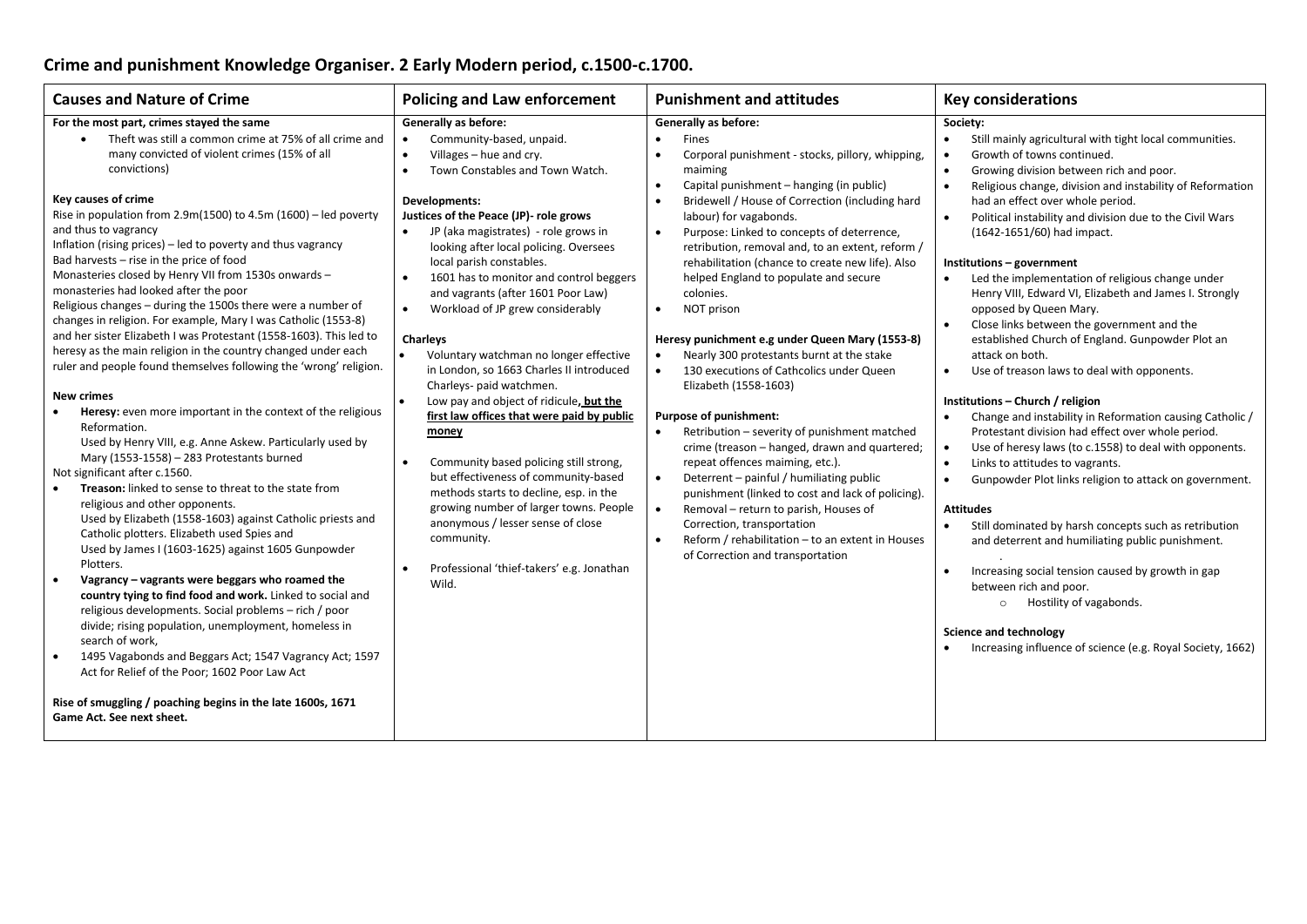# **Crime and punishment Knowledge Organiser : 3. Industrial period, c.1700 – c.1900. Part 1: extended 18th century, c.1700 to c.1820.**

| <b>Causes and Nature of Crime</b>                                                                                                                                                                                                                                                                                                                                                                                                                                                                                                                                                                                                                                                                                                                                                                                                                                                                    | <b>Policing and Law</b>                                                                                                                                                                                                                                                                                                                                                | <b>Punishment and attitudes</b>                                                                                                                                                                                                                                                                                                                                                                                                                                                                                                                                                                                                                                                                                                                                                                                                                                                                                                                                                                                                                                                 | <b>Key considerations</b>                                                                                                                                                                                                                                                                                                                                                                                                                                                                                                                                                                                                                                                                                                                                                                                                                                                                                                                                                                                                                                                                                                   |  |
|------------------------------------------------------------------------------------------------------------------------------------------------------------------------------------------------------------------------------------------------------------------------------------------------------------------------------------------------------------------------------------------------------------------------------------------------------------------------------------------------------------------------------------------------------------------------------------------------------------------------------------------------------------------------------------------------------------------------------------------------------------------------------------------------------------------------------------------------------------------------------------------------------|------------------------------------------------------------------------------------------------------------------------------------------------------------------------------------------------------------------------------------------------------------------------------------------------------------------------------------------------------------------------|---------------------------------------------------------------------------------------------------------------------------------------------------------------------------------------------------------------------------------------------------------------------------------------------------------------------------------------------------------------------------------------------------------------------------------------------------------------------------------------------------------------------------------------------------------------------------------------------------------------------------------------------------------------------------------------------------------------------------------------------------------------------------------------------------------------------------------------------------------------------------------------------------------------------------------------------------------------------------------------------------------------------------------------------------------------------------------|-----------------------------------------------------------------------------------------------------------------------------------------------------------------------------------------------------------------------------------------------------------------------------------------------------------------------------------------------------------------------------------------------------------------------------------------------------------------------------------------------------------------------------------------------------------------------------------------------------------------------------------------------------------------------------------------------------------------------------------------------------------------------------------------------------------------------------------------------------------------------------------------------------------------------------------------------------------------------------------------------------------------------------------------------------------------------------------------------------------------------------|--|
|                                                                                                                                                                                                                                                                                                                                                                                                                                                                                                                                                                                                                                                                                                                                                                                                                                                                                                      | enforcement                                                                                                                                                                                                                                                                                                                                                            |                                                                                                                                                                                                                                                                                                                                                                                                                                                                                                                                                                                                                                                                                                                                                                                                                                                                                                                                                                                                                                                                                 |                                                                                                                                                                                                                                                                                                                                                                                                                                                                                                                                                                                                                                                                                                                                                                                                                                                                                                                                                                                                                                                                                                                             |  |
| <b>Causes of crime:</b>                                                                                                                                                                                                                                                                                                                                                                                                                                                                                                                                                                                                                                                                                                                                                                                                                                                                              | Initially as before:                                                                                                                                                                                                                                                                                                                                                   | Initially as before:                                                                                                                                                                                                                                                                                                                                                                                                                                                                                                                                                                                                                                                                                                                                                                                                                                                                                                                                                                                                                                                            | Society:                                                                                                                                                                                                                                                                                                                                                                                                                                                                                                                                                                                                                                                                                                                                                                                                                                                                                                                                                                                                                                                                                                                    |  |
| Huge population increase 16m 1800<br>$\bullet$<br>to 42m in 1900<br>High taxation because of increased<br>$\bullet$<br>warfare in this period<br>Increase in customs and exise duties<br>$\bullet$                                                                                                                                                                                                                                                                                                                                                                                                                                                                                                                                                                                                                                                                                                   | $\bullet$<br>Community-based, unpaid.<br>Villages - hue and cry.<br>$\bullet$<br>$\bullet$<br>Town Constables and Town Watch.<br>Some towns paid these people but<br>many were unpaid and ineffective.                                                                                                                                                                 | Fines; corporal punishment - stocks, pillory, whipping, maiming;<br>$\bullet$<br>capital punishment - hanging (see Bloody Code, below);<br>Transportation to America until c.1776, later Australia; Houses of<br>Correction, etc. - NOT prison initially.                                                                                                                                                                                                                                                                                                                                                                                                                                                                                                                                                                                                                                                                                                                                                                                                                       | Initially mainly agricultural. Increasingly urban as Industrial<br>$\bullet$<br>Revolution began to have an impact.<br>England generally politically and religiously stable but<br>$\bullet$<br>division between rich landowning elite and poor.<br>Ruling class fear of threat of crime. Strong efforts by to<br>$\bullet$                                                                                                                                                                                                                                                                                                                                                                                                                                                                                                                                                                                                                                                                                                                                                                                                 |  |
| (led to smuggling) e.g. 70% of the                                                                                                                                                                                                                                                                                                                                                                                                                                                                                                                                                                                                                                                                                                                                                                                                                                                                   | Developments:                                                                                                                                                                                                                                                                                                                                                          | Developments:                                                                                                                                                                                                                                                                                                                                                                                                                                                                                                                                                                                                                                                                                                                                                                                                                                                                                                                                                                                                                                                                   | protect their lives and property, e.g. Bloody Code.                                                                                                                                                                                                                                                                                                                                                                                                                                                                                                                                                                                                                                                                                                                                                                                                                                                                                                                                                                                                                                                                         |  |
| cost of Tea was taxation<br>Societal and economic changes<br>$\bullet$<br>during the Industrial Revolution (see<br>next page) led to a growth in social<br>and political protest between 1790-                                                                                                                                                                                                                                                                                                                                                                                                                                                                                                                                                                                                                                                                                                       | Continued decline in the<br>$\bullet$<br>effectiveness of community-based<br>methods due to growth of towns<br>and cities.<br>$\bullet$<br>Bow Street Runners, 1748 - early                                                                                                                                                                                            | Transportation to America, c.1620-1776:<br>See reasons for transportation, above.<br>Old punishment but increasingly an alternative to death.<br>$\bullet$<br>After American Independence, 1776, new location needed.<br>$\bullet$<br>Transportation to Australia, 1787-1868:                                                                                                                                                                                                                                                                                                                                                                                                                                                                                                                                                                                                                                                                                                                                                                                                   | After 1789 increasing political fears due to threat of repeat<br>of the French Revolution (1789 - ) in England.<br>After end of French / Napoleonic Wars (1792-1815)<br>$\bullet$<br>economic depression and fears of political revolution<br>intensify into early 1820s.                                                                                                                                                                                                                                                                                                                                                                                                                                                                                                                                                                                                                                                                                                                                                                                                                                                   |  |
| 1850 e.g. Peterloo Massacre 1819,                                                                                                                                                                                                                                                                                                                                                                                                                                                                                                                                                                                                                                                                                                                                                                                                                                                                    |                                                                                                                                                                                                                                                                                                                                                                        | $\bullet$                                                                                                                                                                                                                                                                                                                                                                                                                                                                                                                                                                                                                                                                                                                                                                                                                                                                                                                                                                                                                                                                       |                                                                                                                                                                                                                                                                                                                                                                                                                                                                                                                                                                                                                                                                                                                                                                                                                                                                                                                                                                                                                                                                                                                             |  |
| Chartist Movement 1829-48<br>Generally crime was as before:<br>Treason - still most serious crime.                                                                                                                                                                                                                                                                                                                                                                                                                                                                                                                                                                                                                                                                                                                                                                                                   | 1800s.<br>Henry and John Fielding's small<br>London-based Bow Street police<br>force.<br>Sought to deter by increased<br>likelihood of detection. Collected                                                                                                                                                                                                            | Transportation old punishment but increasingly used as<br>alternative to death. 160,000 transported (1/6 women).<br>Purpose: Initially a strong deterrent due to separation from<br>$\bullet$<br>homeland, use of hulks, long / dangerous voyage and hard /<br>primitive conditions in Australia. Also a more humane alternative                                                                                                                                                                                                                                                                                                                                                                                                                                                                                                                                                                                                                                                                                                                                                | Institutions - government<br>Government generally low income (mainly customs duties)<br>$\bullet$<br>and ineffective: main focus - fighting wars.<br>Government explicitly linked to landowning ruling classes:<br>$\bullet$<br>only c.7% of men have the vote.                                                                                                                                                                                                                                                                                                                                                                                                                                                                                                                                                                                                                                                                                                                                                                                                                                                             |  |
| <b>New crimes:</b>                                                                                                                                                                                                                                                                                                                                                                                                                                                                                                                                                                                                                                                                                                                                                                                                                                                                                   | and shared evidence.                                                                                                                                                                                                                                                                                                                                                   | to death; removal of criminals; population of new colonies;<br>elements of rehabilitation through new chance.                                                                                                                                                                                                                                                                                                                                                                                                                                                                                                                                                                                                                                                                                                                                                                                                                                                                                                                                                                   | Government / parliament passed laws to protect their<br>$\bullet$                                                                                                                                                                                                                                                                                                                                                                                                                                                                                                                                                                                                                                                                                                                                                                                                                                                                                                                                                                                                                                                           |  |
|                                                                                                                                                                                                                                                                                                                                                                                                                                                                                                                                                                                                                                                                                                                                                                                                                                                                                                      |                                                                                                                                                                                                                                                                                                                                                                        |                                                                                                                                                                                                                                                                                                                                                                                                                                                                                                                                                                                                                                                                                                                                                                                                                                                                                                                                                                                                                                                                                 | property, e.g. Bloody Code generally, poaching.                                                                                                                                                                                                                                                                                                                                                                                                                                                                                                                                                                                                                                                                                                                                                                                                                                                                                                                                                                                                                                                                             |  |
| Smuggling:<br>Generally luxury goods, e.g. tea, wine,<br>spirits, silk which government important<br>duties made very expensive. Import duties<br>main source of government income.<br>Thousands of smugglers and some violent<br>$\bullet$<br>organised gangs (Hawkhurst Gang).<br>Seen as 'social crime' with cross-class<br>$\bullet$<br>participation.<br>Hard for government to combat due to<br>$\bullet$<br>ineffective customs force, long coast-line,<br>support / alibis for smugglers.<br>Decreased after William Pitt (1780s) and<br>$\bullet$<br>Robert Peel, etc. reduced import duties.<br>Highway robbery:<br>Rise in late 17 <sup>th</sup> /C18th: most common in<br>$\bullet$<br>this period: linked to increased wealth and<br>solitary travel, ineffective banking,<br>availability of horses and guns, poverty;<br>demobilised soldiers.<br>Image: dashing gentlemen who robbed | After 1785 Runners paid by<br>government.<br>Similar methods used by other<br>forces in the London / Middlesex<br>area.<br>Attitudes towards a professional<br>$\bullet$<br>police force: many people saw<br>police as expensive and a dangerous<br>government intrusion in people's<br>freedoms.<br>1829, creation of Metropolitan<br>$\bullet$<br>Police, see below. | Sentences usually 7/14 years: convicts earned 'ticket of leave'.<br>$\bullet$<br>$\bullet$<br>Decline - see below.<br><b>Prisons:</b><br>Historically prison used pre-trial / pre-execution, for debtors and<br>$\bullet$<br>vagabonds (Houses of Correction).<br>Rise in use in C.18 <sup>th</sup> as less harsh alternative to death in era of<br>$\bullet$<br>Bloody Code.<br>Early conditions: crowded mixed cells - violence / abuse and<br>$\bullet$<br>'schools for crime'; corrupt gaolers; rich paid for better food /<br>conditions.<br>$\bullet$<br>Developments to 1820s:<br>John Howard's 1770s investigations and writings (State of<br>Prisons, 1777) regarding conditions, corruption; emphasis on<br>rehabilitation.<br>Elizabeth Fry: Quaker; work with women and children prisoners;<br>emphasis on Christian teaching, humane treatment and<br>conditions, useful work, etc.<br>Both Howard and Fry believed that prisoners were reformable.<br>For impact of reformers and developments after c.1820- see<br>$\bullet$<br>below.<br>Purpose of punishment: | Government low involvement (e.g. absence of prisons,<br>$\bullet$<br>policing, etc.). Government involvement much greater from<br>1820s onwards, see below.<br>Institutions - Church / religion<br>Decline in importance though Church still influential.<br>$\bullet$<br>Strong Christian motivation of reformers such as Howard<br>$\bullet$<br>and Fry.<br>Individuals<br>Prisons – John Howard and Elizabeth Fry – but real influence<br>$\bullet$<br>felt after c.1820 (e.g. Gaols Act, 1823).<br>Policing - John / Henry Fielding and Bow Street Runners but<br>$\bullet$<br>small-scale.<br><b>Attitudes</b><br>Class divisions strong. Ruling classes passed laws to protect<br>$\bullet$<br>their property. Mass of population saw many laws as 'social<br>crimes' and ignored them.<br>Still dominated by harsh concepts such as retribution and<br>$\bullet$<br>deterrent and humiliating public punishment.<br>Some evidence of tenderness, e.g. under Bloody Code<br>$\bullet$<br>victims, witnesses, juries, etc. wouldn't push case and death<br>sentences increasingly commuted to prison / transportation, |  |
| rich (e.g. Dick Turpin): but poor main<br>victims.<br>Fall in early C19th: stagecoaches often with<br>armed guards; increase in travel; growth of<br>towns; controls on inns; mounted patrols<br>around London; effective banking.<br>Crimes associated with urbanisation<br>As Britain became more urban there<br>$\bullet$<br>was a growth of crimes such as<br>pickpocketing                                                                                                                                                                                                                                                                                                                                                                                                                                                                                                                      |                                                                                                                                                                                                                                                                                                                                                                        | Retribution: severity of punishment partly matched crime.<br>Although 225 capital crimes under Bloody Code, most sentences<br>were commuted unless major crime.<br>Deterrent: harsh / painful / humiliating public punishment but<br>$\bullet$<br>Bloody Code arguably ineffective. Transportation / early prison<br>conditions very unpleasant.<br>Removal: transportation; increasing use of prisons<br>$\bullet$<br>Reform / rehabilitation: to an extent in transportation and, to an<br>$\bullet$<br>increasing extend in prisons through influence of Howard and<br>Fry.                                                                                                                                                                                                                                                                                                                                                                                                                                                                                                  | etc.<br>Evidence of reform / rehabilitation ideas through Christian-<br>influenced reformers, e.g. Howard and Fry.<br>Low involvement by government or public:<br>$\bullet$<br>Prisons uncontrolled and conditions terrible.<br>Few effective police forces except around London (Bow<br>Street Runners).<br><b>Science and technology</b><br>Some evidence of influence of science and technology, e.g.<br>$\bullet$<br>in transport, banking, trade, etc.                                                                                                                                                                                                                                                                                                                                                                                                                                                                                                                                                                                                                                                                 |  |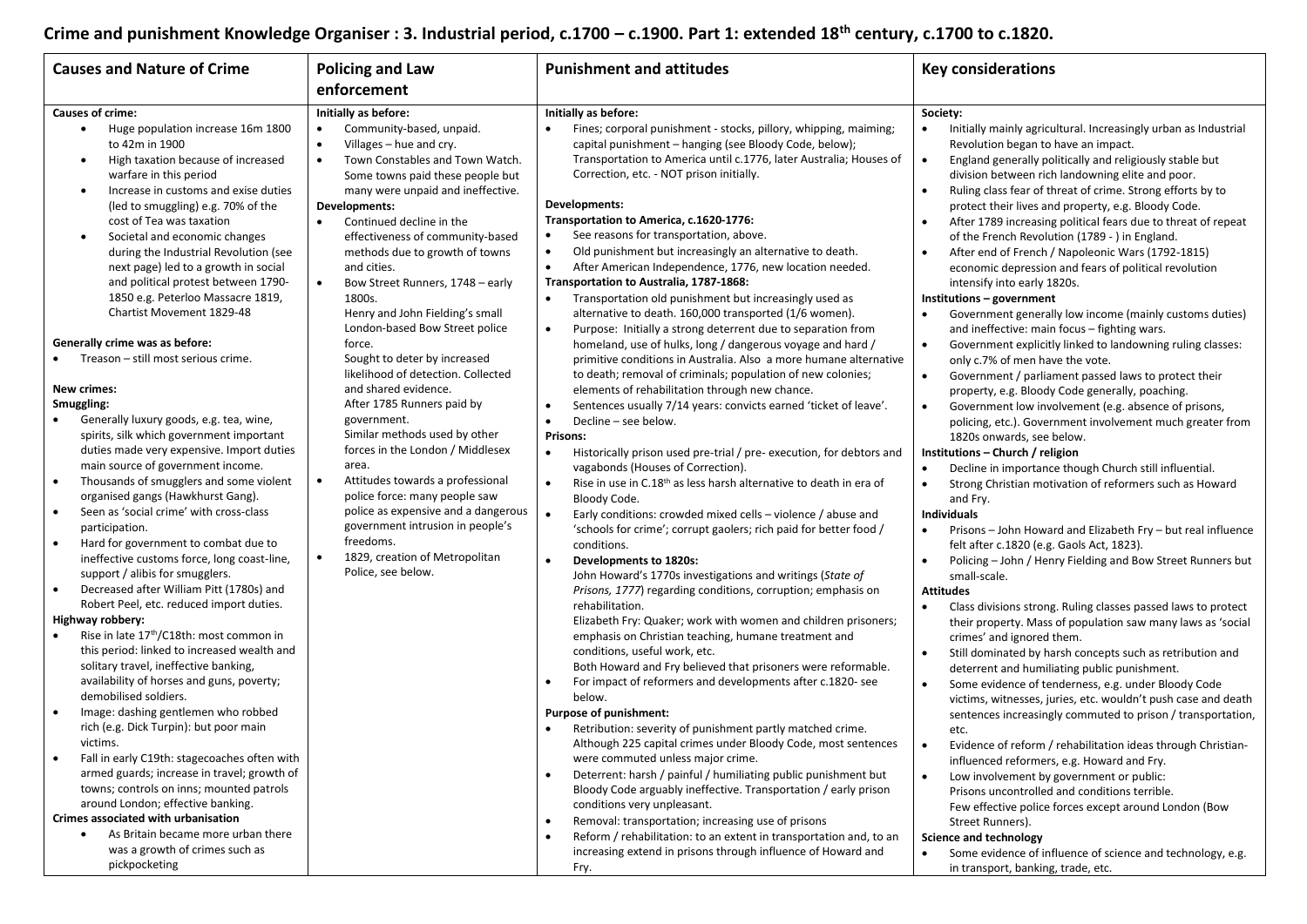# **Crime and punishment Knowledge Organiser : 3. Industrial period, c.1700 – c.1900. Part 2: shorter 19th century, c.1820-1900.**

| <b>Causes and Nature of</b>                                                                                                                                                                                                                                                                                                                                                                                                                                                                                                                                                                                                                                                                                                                                                                                                                                                                                               | <b>Policing and Law</b>                                                                                                                                                                                                                                                                                                                                                                                                                                                                                                                                                                                                                                                                                                                                                                                                                    | <b>Punishment and attitudes</b>                                                                                                                                                                                                                                                                                                                                                                                                                                                                                                                                                                                                                                                                                                                                                                                                                                                                                                                                                                                                                                                                                                                                                                                                                                                                                                                                                                                                                                                                                                                                                                                                                                                                                                                                                                                                                                                                                                                                                                                                                                                                                                                                                                                                                                                                                                                                                                                                                                                                                  | <b>Key considerations</b>                                                                                                                                                                                                                                                                                                                                                                                                                                                                                                                                                                                                                                                                                                                                                                                                                                                                                                                                                                                                                                                                                                                                                                                                                                                                                                                                                                                                                                                                                                                                                                                                                                                                                                                                                                                                                                                                                                                                                                                                                                                                                                                                                                                                                                                                                                                                                                                                                                                                                                                                                                                                                                                                                                                                                                                                                                                          |
|---------------------------------------------------------------------------------------------------------------------------------------------------------------------------------------------------------------------------------------------------------------------------------------------------------------------------------------------------------------------------------------------------------------------------------------------------------------------------------------------------------------------------------------------------------------------------------------------------------------------------------------------------------------------------------------------------------------------------------------------------------------------------------------------------------------------------------------------------------------------------------------------------------------------------|--------------------------------------------------------------------------------------------------------------------------------------------------------------------------------------------------------------------------------------------------------------------------------------------------------------------------------------------------------------------------------------------------------------------------------------------------------------------------------------------------------------------------------------------------------------------------------------------------------------------------------------------------------------------------------------------------------------------------------------------------------------------------------------------------------------------------------------------|------------------------------------------------------------------------------------------------------------------------------------------------------------------------------------------------------------------------------------------------------------------------------------------------------------------------------------------------------------------------------------------------------------------------------------------------------------------------------------------------------------------------------------------------------------------------------------------------------------------------------------------------------------------------------------------------------------------------------------------------------------------------------------------------------------------------------------------------------------------------------------------------------------------------------------------------------------------------------------------------------------------------------------------------------------------------------------------------------------------------------------------------------------------------------------------------------------------------------------------------------------------------------------------------------------------------------------------------------------------------------------------------------------------------------------------------------------------------------------------------------------------------------------------------------------------------------------------------------------------------------------------------------------------------------------------------------------------------------------------------------------------------------------------------------------------------------------------------------------------------------------------------------------------------------------------------------------------------------------------------------------------------------------------------------------------------------------------------------------------------------------------------------------------------------------------------------------------------------------------------------------------------------------------------------------------------------------------------------------------------------------------------------------------------------------------------------------------------------------------------------------------|------------------------------------------------------------------------------------------------------------------------------------------------------------------------------------------------------------------------------------------------------------------------------------------------------------------------------------------------------------------------------------------------------------------------------------------------------------------------------------------------------------------------------------------------------------------------------------------------------------------------------------------------------------------------------------------------------------------------------------------------------------------------------------------------------------------------------------------------------------------------------------------------------------------------------------------------------------------------------------------------------------------------------------------------------------------------------------------------------------------------------------------------------------------------------------------------------------------------------------------------------------------------------------------------------------------------------------------------------------------------------------------------------------------------------------------------------------------------------------------------------------------------------------------------------------------------------------------------------------------------------------------------------------------------------------------------------------------------------------------------------------------------------------------------------------------------------------------------------------------------------------------------------------------------------------------------------------------------------------------------------------------------------------------------------------------------------------------------------------------------------------------------------------------------------------------------------------------------------------------------------------------------------------------------------------------------------------------------------------------------------------------------------------------------------------------------------------------------------------------------------------------------------------------------------------------------------------------------------------------------------------------------------------------------------------------------------------------------------------------------------------------------------------------------------------------------------------------------------------------------------------|
| <b>Crime</b>                                                                                                                                                                                                                                                                                                                                                                                                                                                                                                                                                                                                                                                                                                                                                                                                                                                                                                              | enforcement                                                                                                                                                                                                                                                                                                                                                                                                                                                                                                                                                                                                                                                                                                                                                                                                                                |                                                                                                                                                                                                                                                                                                                                                                                                                                                                                                                                                                                                                                                                                                                                                                                                                                                                                                                                                                                                                                                                                                                                                                                                                                                                                                                                                                                                                                                                                                                                                                                                                                                                                                                                                                                                                                                                                                                                                                                                                                                                                                                                                                                                                                                                                                                                                                                                                                                                                                                  |                                                                                                                                                                                                                                                                                                                                                                                                                                                                                                                                                                                                                                                                                                                                                                                                                                                                                                                                                                                                                                                                                                                                                                                                                                                                                                                                                                                                                                                                                                                                                                                                                                                                                                                                                                                                                                                                                                                                                                                                                                                                                                                                                                                                                                                                                                                                                                                                                                                                                                                                                                                                                                                                                                                                                                                                                                                                                    |
| Crimes generally.<br>As above.<br><b>Changes:</b><br>Political challenge to the<br>ruling classes, e.g. Peterloo<br>Massacre 1819, Chartist<br>Movement 1829-48 and the<br>Tolpuddle Martyrs, 1834:<br>Linked to social /<br>$\bullet$<br>economic and political<br>divisions between rich<br>and poor.; poverty and<br>unemployment after<br>French / Napoleonic<br>Wars (1792-1815); desire<br>of rich to safeguard their<br>property.<br>Political: ruling elite fear<br>$\bullet$<br>of repeat of French<br>Revolution (1789-) in<br>Britain; ruling classes<br>desire to exclude<br>workers from political<br>involvement. Desire of<br>working classes to have a<br>political voice when only<br>8% of men had vote.<br>Events: Rebecca Riots<br>$\bullet$<br>1839-42 - farmers angry<br>about rent increases and<br>road tolls disguised<br>themselves as women<br>and attacked the<br>tollgates and<br>workhouses | Policing developments after<br>c.1820:<br>Metropolitan Police Act,<br>$\bullet$<br>1829.<br>Robert Peel, Home Secretary,<br>persuaded parliament it was<br>necessary: rising crime,<br>controls on police powers,<br>fear of radical protestors.<br>$\bullet$<br>Characteristics / equipment<br>Initially a small force wearing<br>non-military blue uniform.<br>Limited equipment including<br>whistle and truncheon.<br>Decentralised - each town /<br>county had own force - this<br>stressed it wasn't central<br>government control.<br>Initially some public opinion<br>hostile.<br>Developments:<br>$\bullet$<br>1842 - first detectives.<br>1856 - towns / counties had<br>to have police force.<br>1869 first National Crime<br>Records.<br>1878 CID detectives created.<br>Use of fingerprinting and<br>telegraph communication. | Transportation to Australia, from c.1840s-1868:<br>Decline: hostility in Australia due to links to crime and demeaning nature;<br>$\bullet$<br>cost: c.£500,000 a year; improved conditions / 1851 Gold Rush made<br>Australia desirable location.<br>Prisons - developments after c.1820.<br>Influence of Howard / Fry (see above) on government especially Robert Peel<br>$\bullet$<br>(Home Secretary in 1820s) leading to Gaols Act, 1823.<br>$\bullet$<br>Gaols Act, 1823. Work of Robert Peel influenced by Howard and Fry.<br>Improved prison conditions; paid warders; separated types of criminal;<br>Christian instruction; visits by Prison Inspectors. (But only applied to 130<br>biggest prisons and sometimes ignored.)<br>$\bullet$<br>Pentonville Prison, 1842: Separate System, c.1842-1860s/70s.<br>Separate System prison - model for 90 others built 1842-77.<br>$\bullet$<br>Purpose:<br>$\bullet$<br>Reasons for change:<br>Generally: belief that criminals reformable but also desire to deter; e.g.<br>to put reform ideas into effect but in a tough way, e.g. teaching, useful<br>work and sanitary conditions with solitary confinement.<br>Deterrent - loss of liberty; solitary confinement, etc.<br>Reform / rehabilitation through Christian teaching and opportunity for<br>reflection; useful work - learning skills; healthy / sanitary conditions;<br>separation from negative influences.<br>Influenced by reformers (Howard / Fry) regarding conditions, Christian<br>teaching and useful work but Fry criticised the total separation.<br>Conditions:<br>Each prisoner had own cell including hammock, toilet and basin, often<br>loom. Kept separate from other prisoners at all times - masks worn in<br>exercise yard / chapel. Some prisoners went mad due to separation.<br>Silent System, c.1860s-1902/1922.<br>$\bullet$<br>Conditions:<br>$\bullet$<br>Total silence at all times; 'Hard board, hard labour, hard fare'. Strict<br>conditions, dull / monotonous food and useless monotonous work, e.g.<br>crank and treadmill.<br>Purpose:<br>Reasons for change:<br>Cost of Separate System; fears of crime - influence of press, garrotting<br>scares in 1860s; growth of beliefs in separate - less evolved -criminal<br>class which could not be reformed / rehabilitated only deterred from<br>crime; influence of Sir Edmund du Cane, Assistant Director of Prisons in<br>late 19thC.<br>Deterrent - loss of liberty; harsh conditions, meaningless work. | Society:<br>Full impact of industrialisation creating a mainly urban / industrial society - factories, mines, etc.<br>$\bullet$<br>Great increase in wealth over this period.<br>Initially deep social division between rich and poor: always evident but less divisive towards 1900.<br>$\bullet$<br>Improvement of working class experience over the period, especially after 1850s (Mid-Victorian<br>economic boom):<br>Increased wages - better living conditions.<br>$\circ$<br>$\circ$<br>Better working conditions.<br>Improved education, especially after 1870.<br>$\circ$<br>Increased political rights- many urban workers gained right to vote, 1867 / 1884.<br>$\circ$<br>Institutions - government<br>Initially sought to protect ruling class interests (e.g. Tolpuddle Martyrs).<br>Increasing role in society based on:<br>Increased government revenue (government has more money to spend) due to<br>$\circ$<br>increased national wealth and more taxation, e.g. income tax.<br>Development of moral conscience – govt want to help improve conditions /<br>$\circ$<br>experience, e.g. prison conditions, working-class education.<br>$\circ$<br>Political necessity: after 1867 working classes were c.50% of voters - their demands<br>had to be responded to.<br>Evidence of increasing role:<br>$\bullet$<br>Prisons: Gaols Act, 1823 and subsequent laws, etc.<br>$\circ$<br>Metropolitan Police Act, 1829 and subsequent laws, etc.<br>$\circ$<br>Laws regarding limiting death penalty.<br>$\circ$<br>Institutions - Church / religion<br>Humanitarian / moral influence of Christianity influences, for example, prison conditions and death<br>penalty limits.<br><b>Individuals</b><br>Continuing influence of Christian-inspired reformers such as Howard and Fry.<br>$\bullet$<br>Massive influence of Robert Peel:<br>Home Secretary and Prime Minister during period 1822-1846. Very effective at<br>$\circ$<br>persuading government / parliament of need for reform.<br>Influenced by Christian reformers.<br>$\circ$<br>Impact on prisons (Gaols Act) and policing, etc.<br>$\circ$<br>Attitudes - see also above.<br>Influence of Christianity on reformers, etc. (on prisons, death penalty).<br>$\bullet$<br>$\bullet$<br>Initial belief that criminals reformable / could be rehabilitated but later (1860s-) belief in<br>unreformable less evolved criminal class.<br>Acceptance of greater role for government; government greater wealth to afford to be involved<br>(e.g. in prison building, creation of police force).<br>Increasing belief that government must be involved to improve conditions of the working classes.<br>$\bullet$<br>$\bullet$<br>Concept of 'social crimes' continued regarding poaching and smuggling.<br>Science and technology<br>Industrialisation creating national wealth. Impact on transport, etc. |